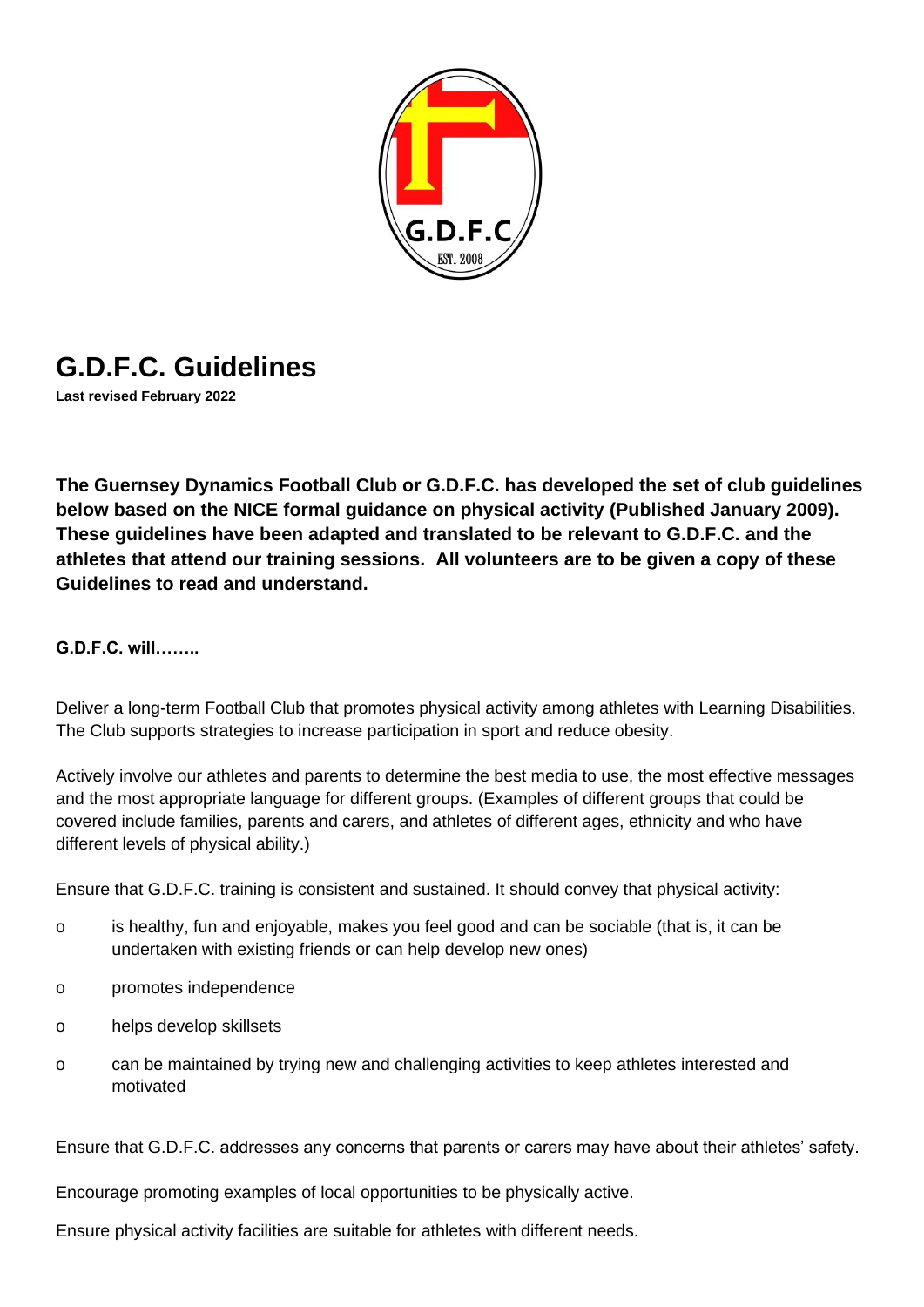Provide athletes with places and facilities (both indoors and outdoors) where they feel safe taking part in physical activities. These could be provided by the public, voluntary, community and private sectors (for example, in schools, youth clubs, local business premises and private leisure facilities). Local authorities should coordinate the availability of facilities, where appropriate. They should also ensure all groups have access to these facilities, including those with disabilities.

Ensure the spaces and facilities used for physical activity meet recommended safety standards for design, installation and maintenance.

Remove identified barriers to participation, such as lack of privacy in changing facilities, inadequate lighting, poorly maintained facilities and lack of access for athletes. Any dress policy should be practical, affordable and acceptable to participants without compromising their safety or restricting participation (shin pads should be worn at all times during G.D.F.C. training sessions by athletes or they will not be able to take part).

Ensure G.D.F.C. training is run by people with the relevant training or experience and that have got no criminal record.

Ensure staff and volunteers have the skills (including interpersonal skills) to design, plan and deliver physical activity sessions that meet our athlete's different needs and abilities. Those leading activities should make them enjoyable. The leaders should also be inspiring. They should raise athlete's aspirations about what they can participate in – and the level of ability they can achieve.

Encourage parents and carers to get involved in physical activities with their athletes.

Ensure that any sort of incident that happens during training sessions or travel is reported to the relevant parent/carer/professional body if applicable and relevant action is taken for the safety of the other athletes.

*The above guidelines are seriously taken into account and relevant guidelines implemented to the best of our ability.*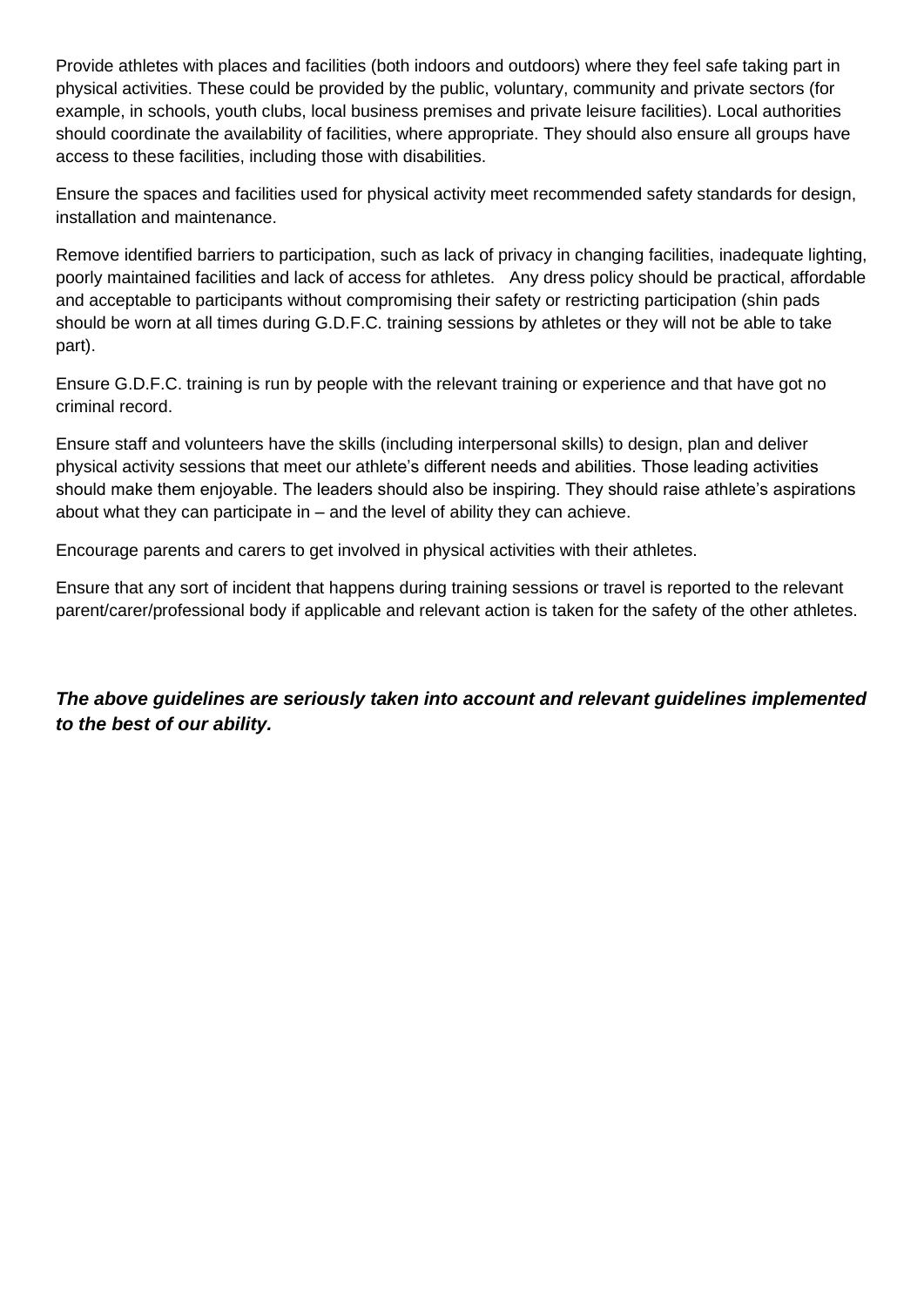# **Code of Conduct for Athletes**

### **Sportsmanship**

I will practice good sportsmanship.

- I will act in ways that bring respect to me, my coaches and my team.
- I will not use bad language.
- I will not swear or insult other persons.
- I will not fight with other athletes, coaches, volunteers or staff.

### **Training and Competition**

I will train regularly.

- I will learn and follow the rules of my sport.
- I will listen to my coaches and the officials and ask questions when I do not understand.
- I will always try my best during training, divisioning and competitions.
- I will not "hold back" in preliminaries just to get into an easier final heat.

#### **Responsibility for My Actions**

I will not make inappropriate or unwanted physical, verbal or sexual advances on others.

I will not drink alcohol, smoke or take illegal drugs while representing G.D.F.C. at training sessions or during competition.

I will not take drugs for the purpose of improving my performance.

I will obey all laws.

I will not make false accusations about any coaches or players and will raise any concerns I have to the Safeguarding officer or another member of the G.D.F.C. coaching staff or committee.

**I understand that if I do not obey this Code of Conduct G.D.F.C. may not allow me to participate.**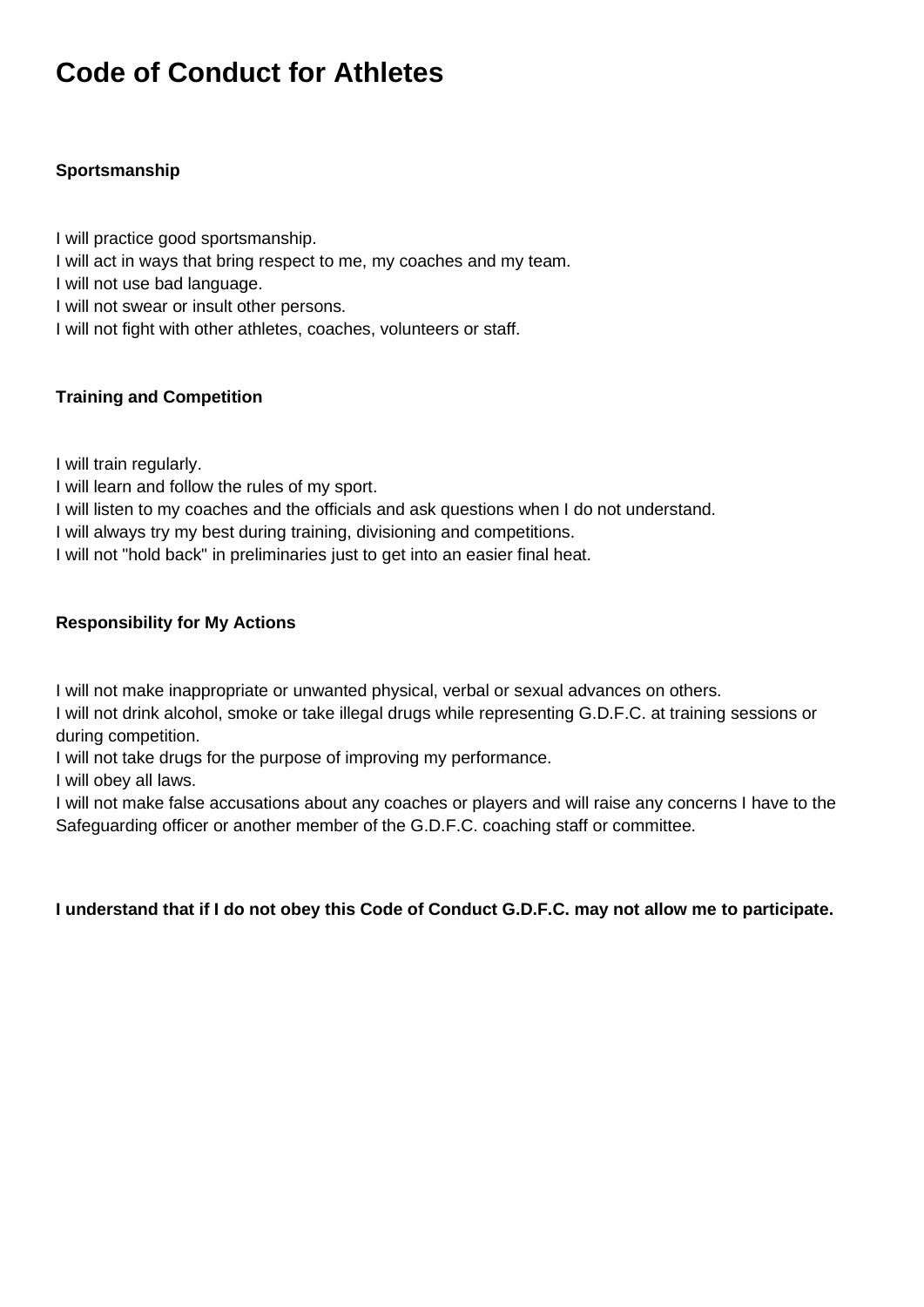# **Code of Conduct for Coaches**

#### **Respect for Others**

I will respect the rights, dignity and worth of athletes, coaches, other volunteers, friends and spectators.

I will treat everyone equally regardless of sex, ethnic origin, religion or ability.

I will be a positive role model for the athletes I coach.

#### **Ensure a Positive Experience**

I will ensure that for each athlete I coach, the time spent with is a positive experience.

I will respect the talent, developmental stage and goals of each athlete.

I will ensure each athlete competes in events that challenge that athlete's potential and are appropriate to that athlete's ability.

I will be fair, considerate and honest with athletes and communicate with athletes using simple, clear language.

I will ensure that accurate scores are provided for entry of an athlete into any event.

I will instruct each athlete to perform to the best of the athlete's ability at all preliminaries and final heats in accordance with the Sports Rules.

### **Act Professionally and Take Responsibility for My Actions**

My language, manner, punctuality, preparation and presentation will demonstrate high standards.

I will display control, respect, dignity and professionalism to all involved in the sport (athletes, coaches, opponents, officials, administrators, parents, spectators, media, etc.).

I will encourage athletes to demonstrate the same qualities.

I will not drink alcohol, smoke or take illegal drugs while representing G.D.F.C. at training sessions or during competition.

I will refrain from any form of personal abuse towards athletes and others, including inappropriate or unwanted sexual advances on others, verbal, physical and emotional abuse.

I will be alert to any form of abuse from other sources directed toward athletes in my care.

#### **Quality Service to the Athletes**

I will seek continual improvement through performance evaluation and ongoing coach education.

I will be knowledgeable about the Sports Rules and skills of the sport(s) I coach.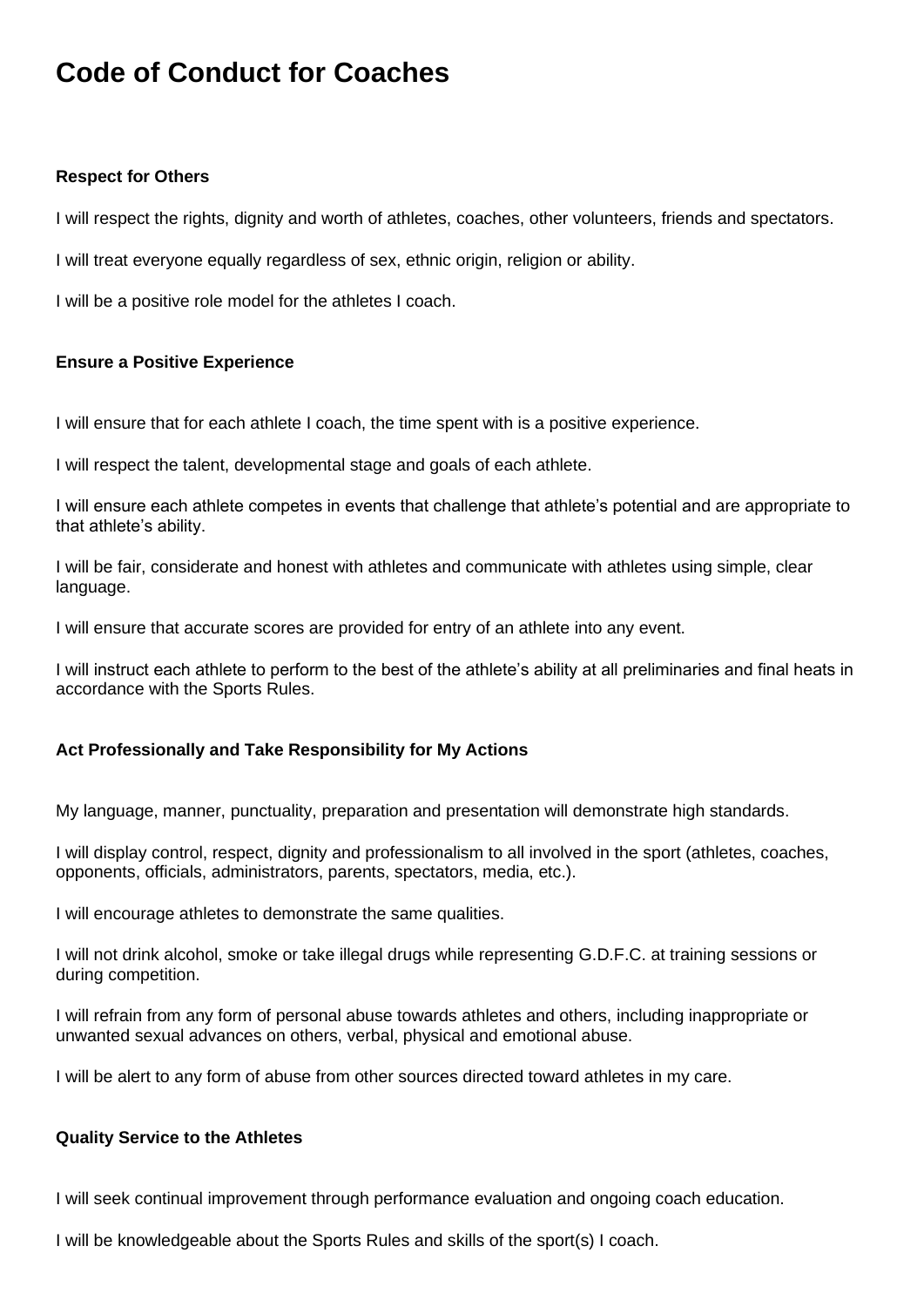#### **Health and Safety of Athletes**

I will ensure that the equipment and facilities are safe to use.

I will ensure that the equipment, rules, training and environment are appropriate for the age and ability of the athletes.

I will review each athlete's medical form and be aware of any limitations on that athlete's participation noted on that form.

I will encourage athletes to seek medical advice when required.

I will maintain the same interest and support toward sick and injured athletes.

I will allow further participation in training and competition only when appropriate.

**I understand that if I violate this Code of Conduct I will be subject to a range of consequences, up to and including being prohibited from coaching G.D.F.C.**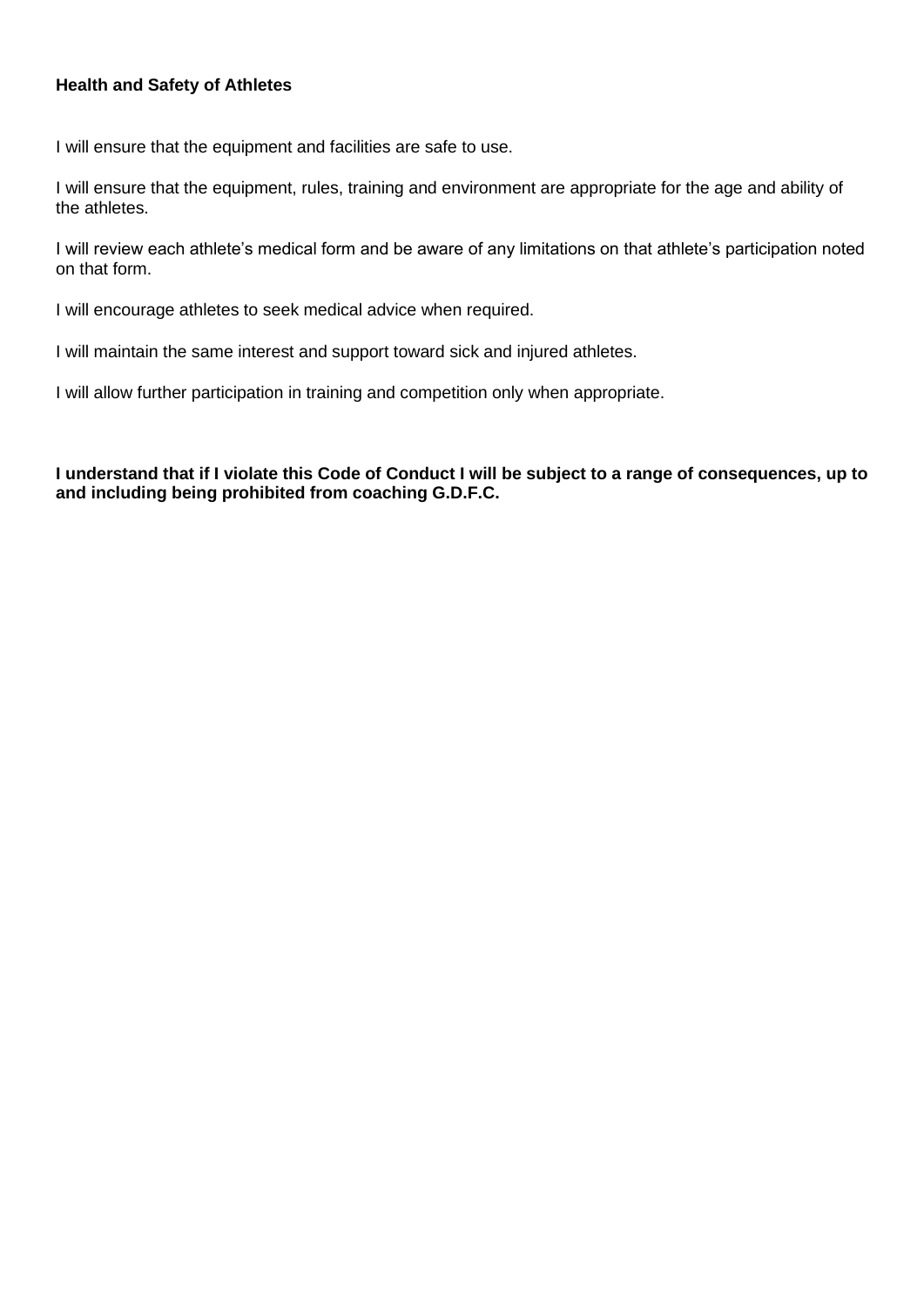# **Travel Particulars**

## **Off-Island Travel Arrangements**

Off Island arrangements will be made by the staff of G.D.F.C. Each athlete will be responsible to pay a certain amount toward travel, this amount will be disclosed at the planning stage of any trip.

Parents can travel to watch their kids compete, this cost will not be covered by the club and must be booked independently to the club travel arrangements. We are happy to share any information regarding our travel to any parent. Whilst representing G.D.F.C. athletes are the responsibility of the club and any parent travelling must understand that any behaviour that does interfere with any other athlete or club policy will not be tolerated.

Our number 1 concern when travelling off island is the welfare of our athletes. With this in mind certain rules have been put in place to safeguard any eventuality when in external accommodation:

No other adult other than G.D.F.C. coaches will be allowed to enter athletes' rooms during our said night time hours (between 9pm and 8am the next morning). Further to this if any coach does need to enter a room during these hours they must be accompanied by another coach and both coaches should be the same gender as the athletes occupying this room. This is to safeguard both the athletes in the room and the coaches that are entering the room.

Should any athlete be known to need personal care and help during these night time hours that cannot be avoided then we would give this athlete 2 options for accommodation:

- 1. A single room so that the athlete is accessible by any carer or parent that needs to enter that room during the night hours.
- 2. A twin room sharing with the appropriate carer or parent (please note in this eventuality that the half of the room cost for the carer or parent will not be subsidised or covered by G.D.F.C.)

Please note that the above arrangements are final, we have these arrangements in place for very serious and obvious reasons and would advise anyone that has issues with the options above to not travel/allow their son or daughter to travel Off Island with G.D.F.C.

# **G.D.F.C. expect the below to be provided for the athlete or to G.D.F.C. staff before travel:**

A list of any current medication is to be provided before travel, this list should document what medication any athlete is on and the regularity that the medication needs to be taken.

A travel insurance policy must be taken out by the athlete before travel.

The athlete must have a valid passport to travel off island with G.D.F.C.

A contact must be given to G.D.F.C. staff in case of emergency. Staff contact details will also be given to parents where necessary as well as contacts at the destination if necessary.

A list of any appropriate clothing that is needed during travel and any travel times.